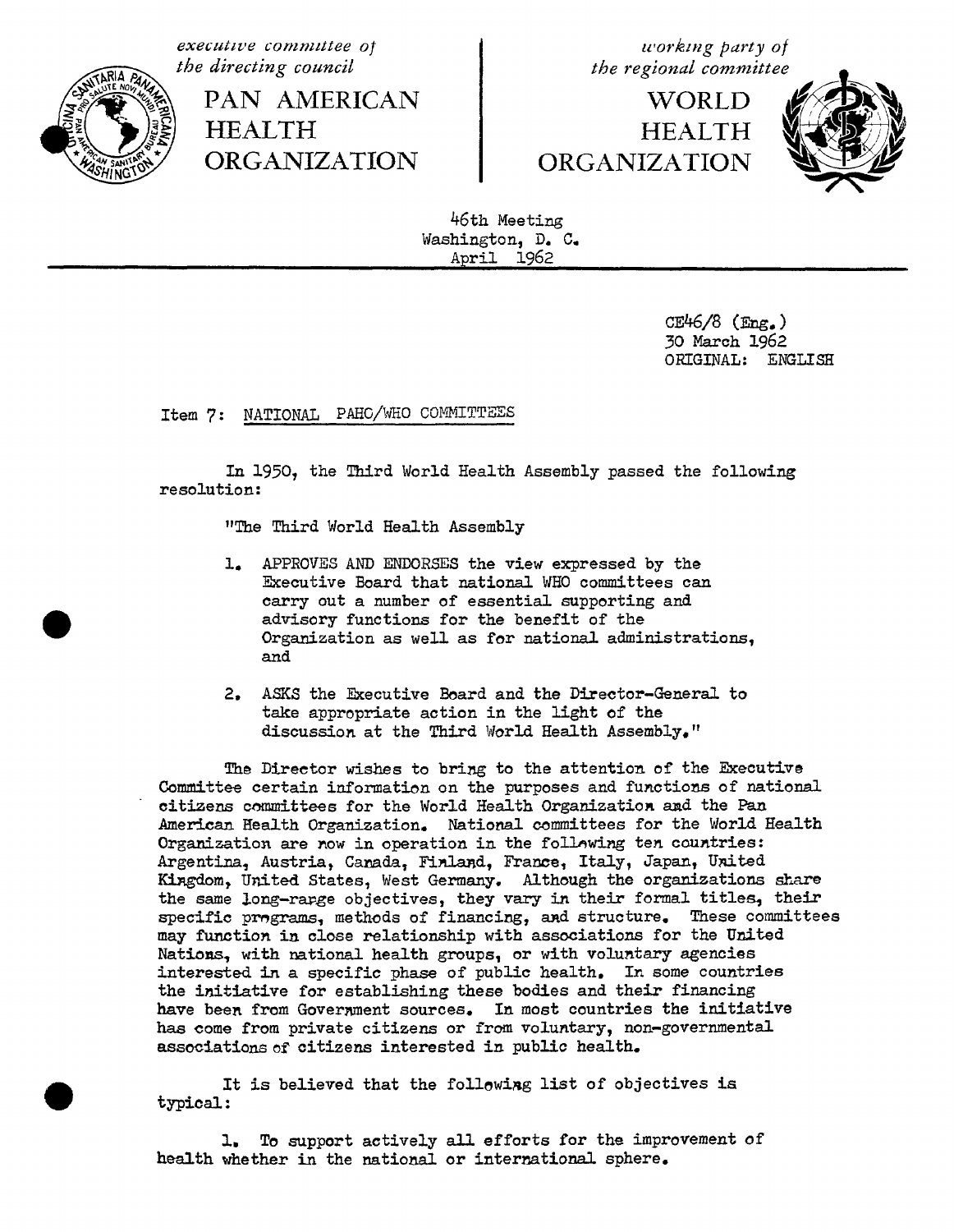2. To bring together a group of citizens in an association designed to support and strengthen the national health services.

3. To encourage the growth and development of an international outlook and concern for health and related matters.

4. To foster co-ordination of effort in health among governmental, non-governmental, professional associations, citizens' groups, and interested individuals.

Among the leaders in the establishment of national committees for the World Health Organization were Austria, Canada, and Finland. By 1951 a need for a similar committee had also been recognized in the United States. In the latter country, it was the joint interest of the National Health Council and the Americsn Association for the United Nations that led to the formal establishment, in April 1953, of the National Citizens Committee for the World Health Organization. At the end of 1960 it had a membership of over 800 individuals, in addition to a number of organizational memberships held by voluntary health agencies, private foundations and business companies.

The United States Committee has stated its purposes in the following terms:

(1) "To inform Americans about the relationship between world health and world peace,"

(2) "To increase the appreciation of the importance of international programs for improving public health."

(3) "To stimulate discussion and understanding of the aims, functions and purposes of the World Health Organization and other international health organizations."

The committee carries out its functions principally through public meetings and conferences, through the publications and membership of the Committee's Member Organizations, by recommending speakers and providing literature for meetings of other organizations, through press, radio, television, and popular magazines, and through the personal interest of the individual members of the Committee.

Basic policy guide lines for the U. S. Committee are set by a forty-man Board of Directors and the day-to-day work is in the hands of an Executive Secretary with a staff of three other full-time employees.

The most recently established national committee for the World Health Organization is that of Argentina which was founded late 1961. The functions of the Argentine Health Organization have been described as fellows: